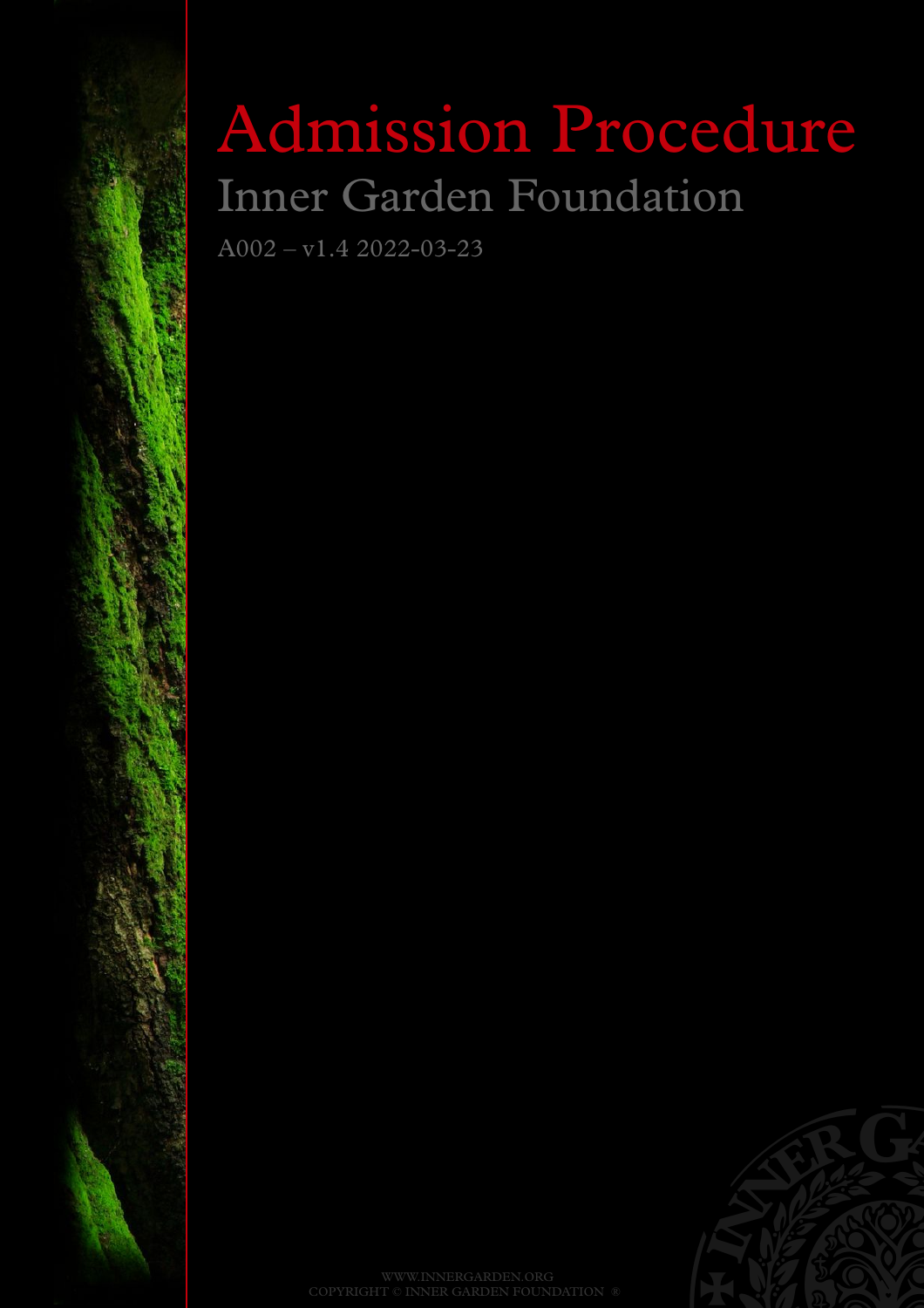## **Application Procedure**

Dear friend, you may have an interest in joining the Inner Garden Foundation. This note explains the steps of application and possibly admission. Before you continue, please read note [A001](https://www.innergarden.org/files/A001.pdf) [Group Profile](https://www.innergarden.org/files/A001.pdf) and familiarize you with our website.

The procedure of application and admission is as follows:

- 1. Please fill in our [Application Form.](https://www.innergarden.org/files/A000.pdf) This form may serve as your Expression of Interest so make sure you tell us a bit about your your experience and why you want to join Inner Garden. What are you looking for in Alchemy? What field of alchemy interests you most? Pdf this form and it by email to info@innergarden.org.
- 2. An appointment of a videoconference may follow to verify your identity. If not, you will usually receive confirmation of the possibility for admission within a week.
- 3. You may then either digitally sign the [NDA](https://www.innergarden.org/files/A003.pdf) in Adobe or email us a scan or photo of the signed NDA.
- 4. You may transfer the one-time contribution of EUR 100,- via the donation button on our home page (www.innergarden.org), at the bottom of the page.
- 5. To complete the admission procedure you are required to submit an Emblem and *Nomen Mysitcum* for use on the forum and within our group. For more details on the requirements of the Nomen and Emblem see below and appendix 1.

After completing the above you will be considered Candidate Partner of Inner Garden. You will then be brought into contact with a Guide and you can start your training.

We usually have a seat available for the Laboratory course. Admission to the Inner Work course involves a waiting list based on the chronology of admission to Inner Garden.

## **Candidate Partnership**

As you may know by now, Inner Garden is a private research group, acting as a sovereign organisation. It's primary focus is the practice of Alchemy and the pursuit of the Great Work. Research results from Partners are distributed within the Foundation so that all Partners can profit from the shared effort. Hence we don't have to continuously reinvent the wheel. Alchemy is an Art governed by secrecy, and even today more experienced Alchemists are reluctant to release valuable hints. The value of being able to tap into this Foundation's knowledge can therefore hardly be overestimated.



You are first admitted as a Candidate-Partner. There is a probationary period before becoming a (full) Partner. In this probationary period you may receive training, and lesson by lesson you may be initiated deeper into the secrets of the Royal Art. If you manage to reach a more advanced level of knowledge of Alchemy, and as you become more involved in the works of the Foundation, you may be invited to become a Partner. This is by invitation only.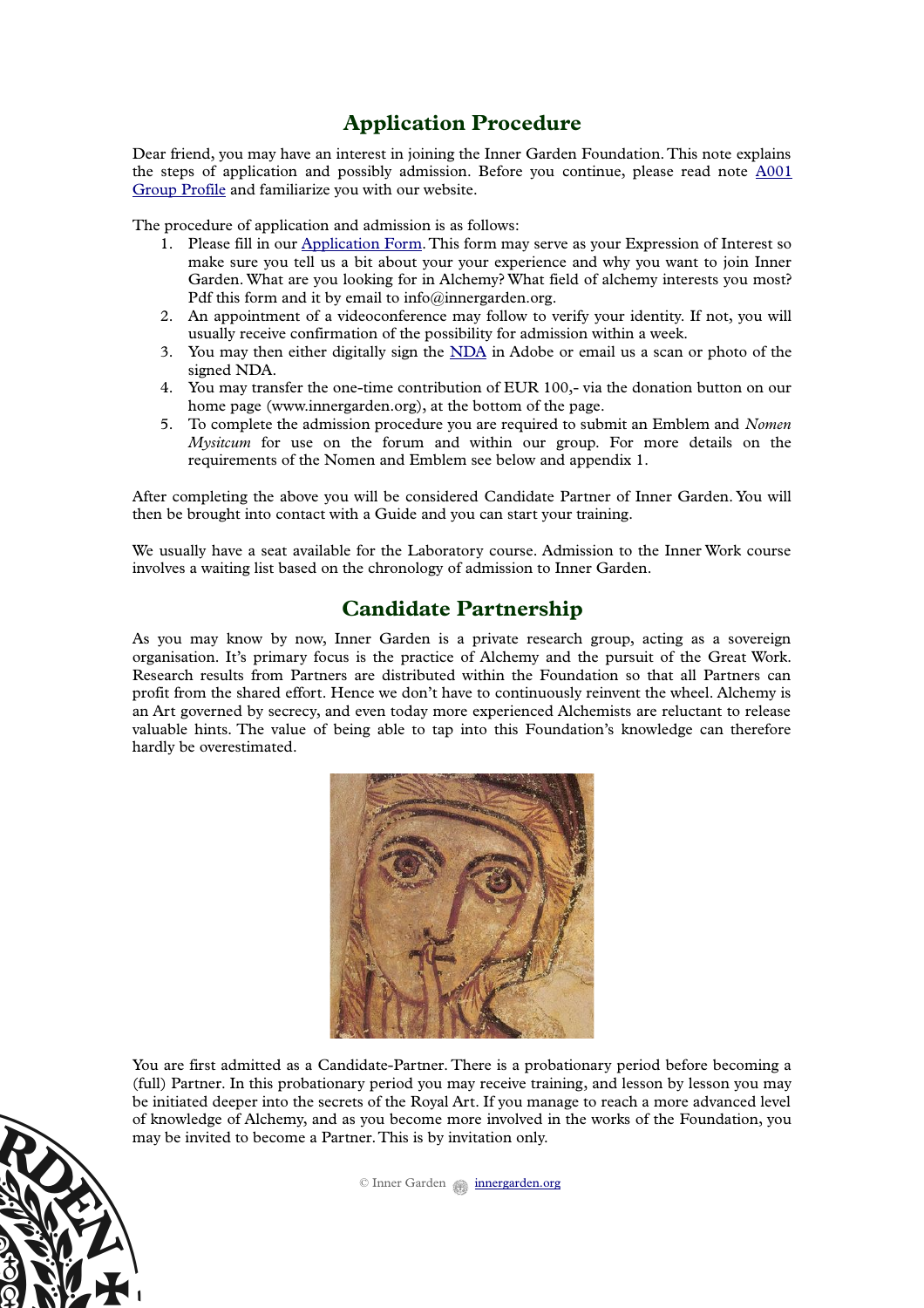With regard to becoming a Partner: nomination is done by the current Partners on the basis

- 1. Proven experience like going through the lessons of the Alchemy I lab work and completing the Inner Work course. ENGLAND
- 2. Added value for the group: the way in which you may contribute something to the Foundation like a transcription, translation, article or a research paper.

Partners of the Foundation have free access to the complete body of research projects and book transcriptions of the Foundation. This is the benefit of working within a hermetic study group like Inner Garden. Every year, each Partner hands in his notes on research to the Foundation, and receives back multiple other project results from the other Partners. These results are only shared within the walls of our virtual monastery that is Inner Garden. Needless to say we are very careful who will be admitted to the Inner Garden as full Partner. As a Candidate-Partner you have to opportunity to study with us and in time may enter through the gate of the Inner Garden.

#### **Forum**

Our Forum consists of several different groups. When you start out as candidate-Partner you ave access the the General Forum. Once your experience in either lab-alchemy or inner work has become obvious, the other fora may be opened to you.



# INNER GAROEN FORUM

| Quick links @ FAQ C ACP A MCP                                                                                                                                                       |               |              | <b>A</b> Notifications                                                            | Moreh -        |
|-------------------------------------------------------------------------------------------------------------------------------------------------------------------------------------|---------------|--------------|-----------------------------------------------------------------------------------|----------------|
| inner Garden < Board index                                                                                                                                                          |               |              | Segrch                                                                            | $Q$ $\Phi$     |
| <b>CANDIDATE FORUM</b>                                                                                                                                                              | <b>Topics</b> | <b>Posts</b> | Last post                                                                         |                |
| <b>General Forum</b><br>≣<br>General forum for discussions or reports, work-in-progress or development of IGF candidates.                                                           | 296           | 2567         | Re: How to use tinctures?<br>by Baal &<br>Fri Oct 02, 2020 8:40 pm                |                |
| Golden Chain of Homer<br>≣<br>Forum dedicated to discussions and reports on the Golden Chain of Homer.                                                                              | 5             | 112          | <b>Re: The GC Operation</b><br>by Horatius D'Omeros E<br>Sat Jul 18, 2020 6:00 pm |                |
| <b>Ripley's Realm</b><br>a Labora e regiones compañecidos providentes mentiones e con en ele pa                                                                                     | 12            | 178          | <b>Re: Ripley Forum access</b><br>by Baal <b>B</b><br>Sun Sep 20, 2020 11:01 pm   |                |
| <b>INFORMATION</b><br>Who is online                                                                                                                                                 |               |              |                                                                                   |                |
| In total there is I user online :: 0 registered, I hidden and 0 guests (based on users active over the past 5 minutes)<br>Most users ever online was 41 on Mon Oct 29, 2018 8:19 am |               |              |                                                                                   |                |
| Registered users: Moreh<br>Legend: Candidates, Partners, Labguides, Innerworkguides                                                                                                 |               |              |                                                                                   |                |
| <b>Infinition</b> Statistics                                                                                                                                                        |               |              |                                                                                   |                |
| Total posts 3498 · Total topics 418 · Total members 63 · Our newest member Cinis                                                                                                    |               |              |                                                                                   |                |
| Inner Garden Board Index                                                                                                                                                            |               |              |                                                                                   | Delete cookies |
|                                                                                                                                                                                     |               |              | Flat Style by lan Bradley . Powered by phpBB® Forum Software © phpBB Limited      |                |
|                                                                                                                                                                                     |               |              | <b>Administration Control Panel</b>                                               |                |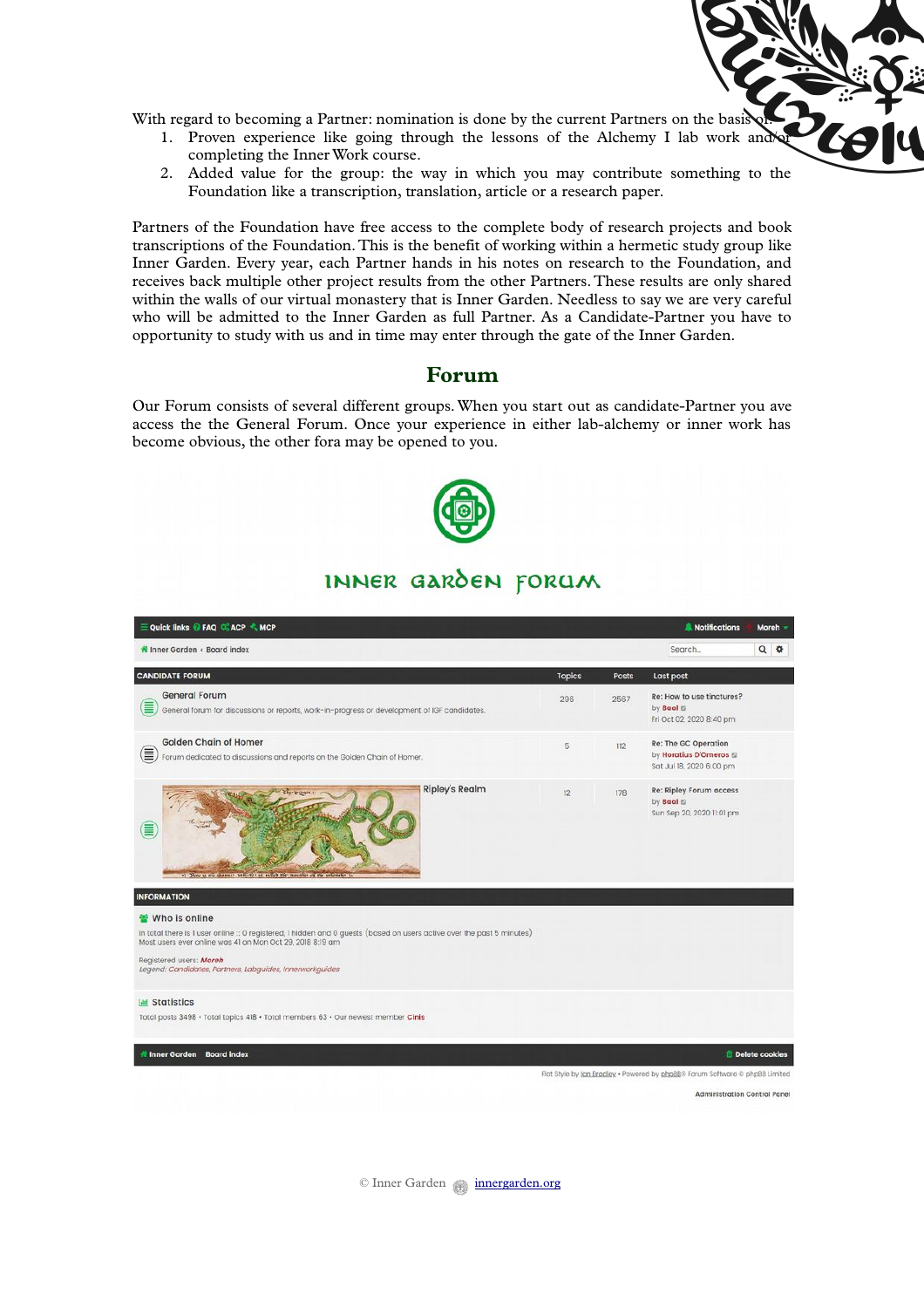

Access to the forum is not a right but a privilege. The forum exists by the virtue of those who share and participate on the forum. Members who hardly partake in forum activity will be removed from the forum without prior warning. There is some leniency towards new members as they may need some time to tune in to the subjects discussed. Everyone is encouraged to occasionally post something about what you are doing, the problems you run into or the achievements you have reached. Asking questions is no problem. Tell us what you have been able to find out by yourself and ask. Don't be disheartened if you don't get a reaction, sometimes the most interesting reactions will follow, even months after the original post. Forum membership is not a must. If you prefer to work by yourself or only with your Guide that is fine too.

## **Nomen Mysticum and Emblem**

The *Nomen Mysticum* is a pseudonym, or an Alchemical Motto for use in all matters relating to the Inner Garden. In hermetic brotherhoods of old, members were often not addressed by their mundane name, and more by their Mottoes or Nomen Mysticum. These Mottoes were used in publications to ensure privacy (for safety reasons) as *nom de plume*. The Nomen may be used in public, whereas the name of birth is not shared in public. However, the Nomen is more than a practicality to hide ones identity. It served to separate the magical identity from the mundane identity within the context of the Alchemical Tradition. The Nomen Mysticum symbolizes the highest aspirations of the owner.

The following languages are most often used for the Nomen Mysticum: Latin, Greek, Hebrew, Classical Arabic, Sanskrit, Egyptian. These profound languages are preferred in light of their intimate historical connection to the Royal Art. Any other language is allowed, as long as the name does not become unwieldy or unpronounceable. The Nomen Mysticum is sometimes called the initiate's aspiration name, in that they symbolize the higher qualities or aspirations of the initiate. In the tradition of various religious orders and congregations, members would abandon their birth name to assume a name that often referred to an admired saint. It is up to the Candidate to either pick or personalize a motto, choose an admired saint, or even use their regular birth name.

Some examples of Latin mottoes are: Sapientia Sapienti Dona Data — Wisdom is a gift given to the wise, Ad Majoram Adonai Gloriam — For the greater glory of the Lord, De Profundis Ad Lucem — From the depths to the light, Per Ignem ad Lucem — Through fire to the light, Fortiter et Recte — Strongly and rightly, Vestigia nulla retrorsum — I never retrace my steps, Perseverantia et Cura Quies — Perseverance and care for rest, Sapere Aude — Dare to Know, Magna est Veritas — Great is the Truth, Sub Spe — Under hope, Ex Fide Fortis — Strength out of faith, Finem Respice — Look to the end, Ex Orient Lux — Light from the East, Resurgam — I will rise again, Fidelis – Faithful.

Shorter Nomens without a specific meaning are also allowed. One or two word Nomens are in fact practical when it comes to addressing other Gardeners in meetings. Some examples of the influentual Gold und Rosenkreuz Order are: Rosarius, Degos, Geronni, Ophiron, Orion, Rufus, Franc, Ocarus, Vultus, Farferus, Neastes, Homerus, Hegrilogena, Taurus, Victrinus, Sophon, Orthosophus, Paragogus, Tholon. Some examples from the ranks of Inner Garden are: Orenda, Guilielmus, Justitius, Similia, Shruti. Siber, Akasha. If the Nomen Mysticum is more than a single word, it should generally not consist of more than four words.

The choice of nomen must be presented to Admission Officer and should express the Candidate's feelings and/or intentions concerning the path of initiation. When addressing other Gardeners on the Forum the Nomen may be preceded by 'Br.' from brother or 'Sr.' from Sister. If you prefer to be addressed otherwise, for example 'Sg.' for Sibling, you could share this with a possible introduction mail on the Forum.

In addition to the Nomen Mysticum you are invited to pick a unique Emblem or Logo. This Emblem is used as visual identification of yourself on the forum (like the modern Avatar, except that it is drafted or picked with much more care). The Emblem should preferably be an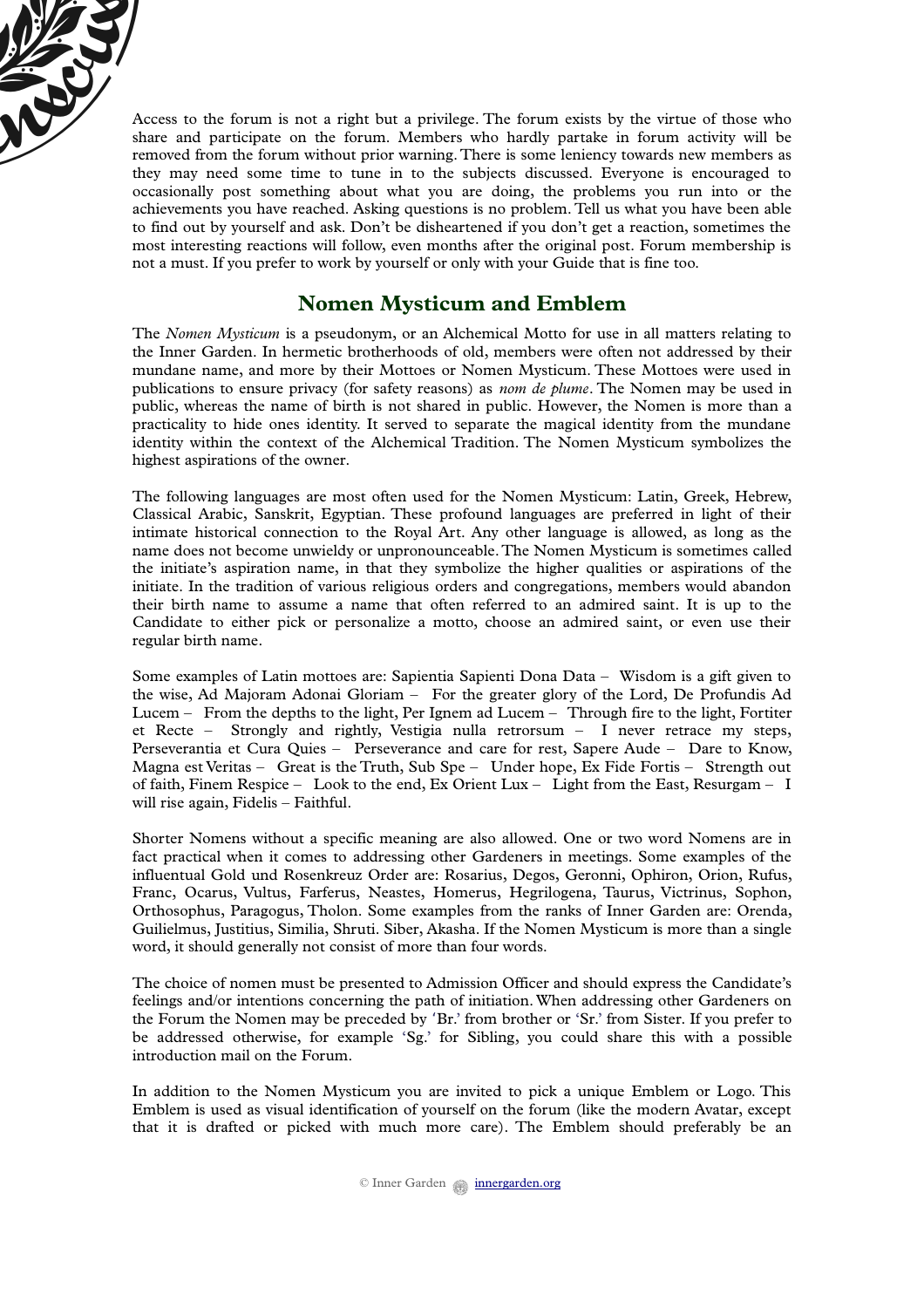esoterically significant glyph or archetypal image. Appendix 1 gives a list of submission requirements for the Emblem, and few more pointers as to the conception of an Emblem. Examples of Emblems of Partners and Candidate-Partners are:



An example of an actual Emblem (png 200x200px with transparent background) can be downloaded here: [https://www.innergarden.org/files/emblem\\_template.png.](https://www.innergarden.org/files/emblem_template.png) A .psd template file can be downloaded here: [https://www.innergarden.org/files/emblem\\_template.psd.](https://www.innergarden.org/files/emblem_template.psd)

## **Membership fee**

There is a single fee related to membership, namely an admission fee. This concerns a one time contribution. We request you to contribute  $\epsilon$  100,- with your application, after your application has been approved. There is no yearly membership fee.

The 10 lessons of herbal alchemy start at lesson 1 with the very basics, but quickly starts to offer a great depth of teaching. The lessons end with the making of the Plant Stone. The lessons are not given all at once, but one at a time, after each lesson has be concluded with success (with a test or picture report).This follows the traditional hierarchy of knowledge, where you gradually penetrate deeper into the mysteries of our Art. At some point there is the opportunity to pick up side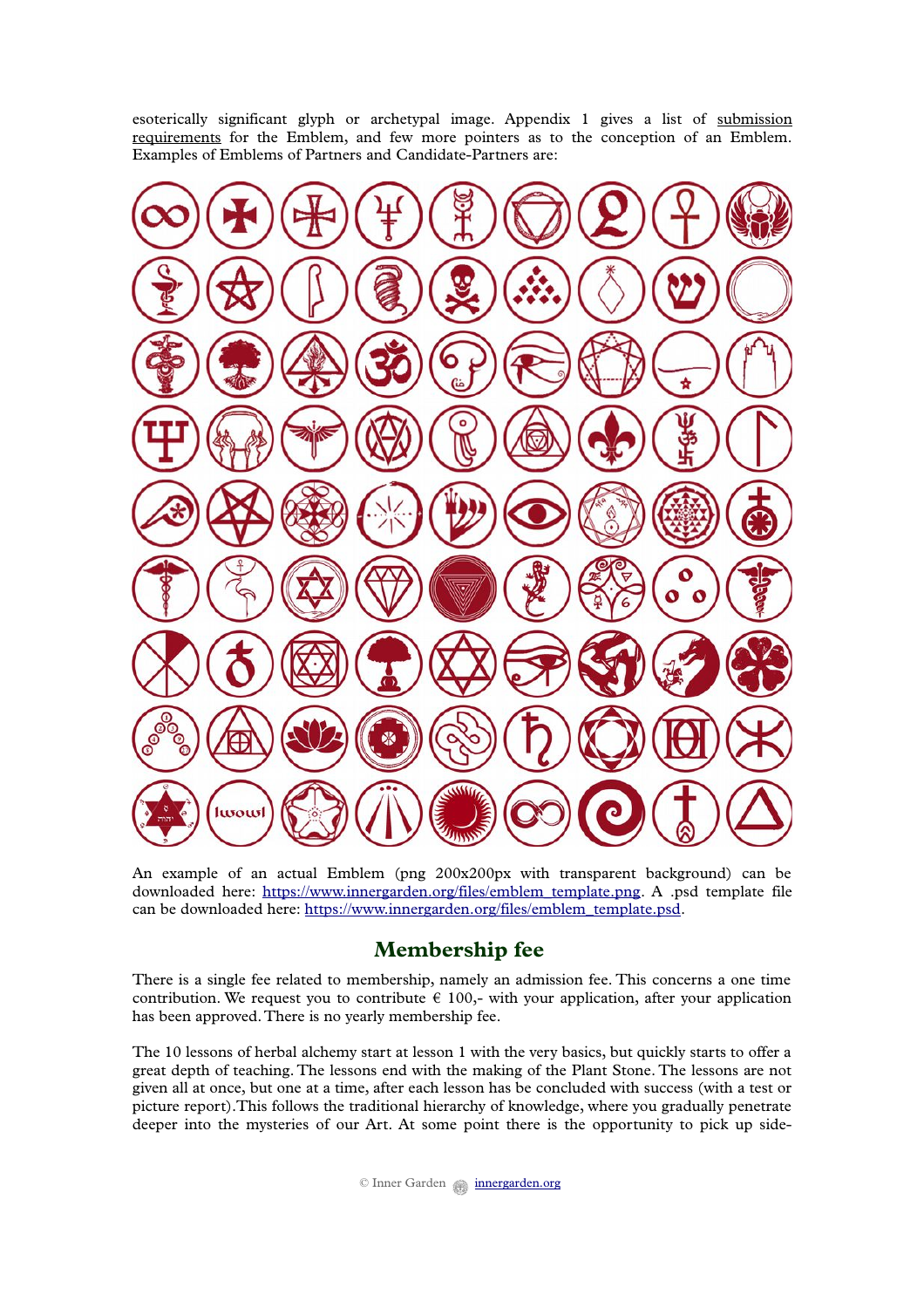lessons, also in more advanced mineral work. Your guide can point this out to you. During these lessons several of our books will be given to you as study material.

Charitable donations to the group are welcome. Donations will flow to foundation's fund, which is used to cover things like general cost (website, administration), purchase of manuscripts, purchase of publishing rights, group activities, and anything else the Partners of the foundation deem beneficial for the propagation and passing on of the Alchemical Tradition.

Donations can be made through the donations button on the bottom of the main page of our website: [http://www.innergarden.org](http://www.innergarden.org/en/donations.html) or directly from PayPal to: **info@innergarden.org**.

### **Curriculum**

Within Inner Garden we practice both Internal (spiritual), External (practical) Alchemy, and something which is tentatively called Body Alchemy. Some have a focus more on inner work and some more on practical work or body alchemy, but generally these paths are seen as complementary, through which the alchemist's perception and being becomes purified, and brought into harmony with the energies that present our reality. The realisation of the Great Work is a personal and non-transferable process. The knowledge that is passed on within the Inner Garden may show you the road, but you are the one that should travel it, for better or for worse.

Candidates do not have to acquire a laboratory, the first operations that are thought can be done with regular kitchen ware. In due time, as the student progresses, it will be beneficial to acquire some basic apparatus and instructions on this will follow. This way, the student can explore the path and find out if he or she wants to follow it through, before having to invest in lab ware.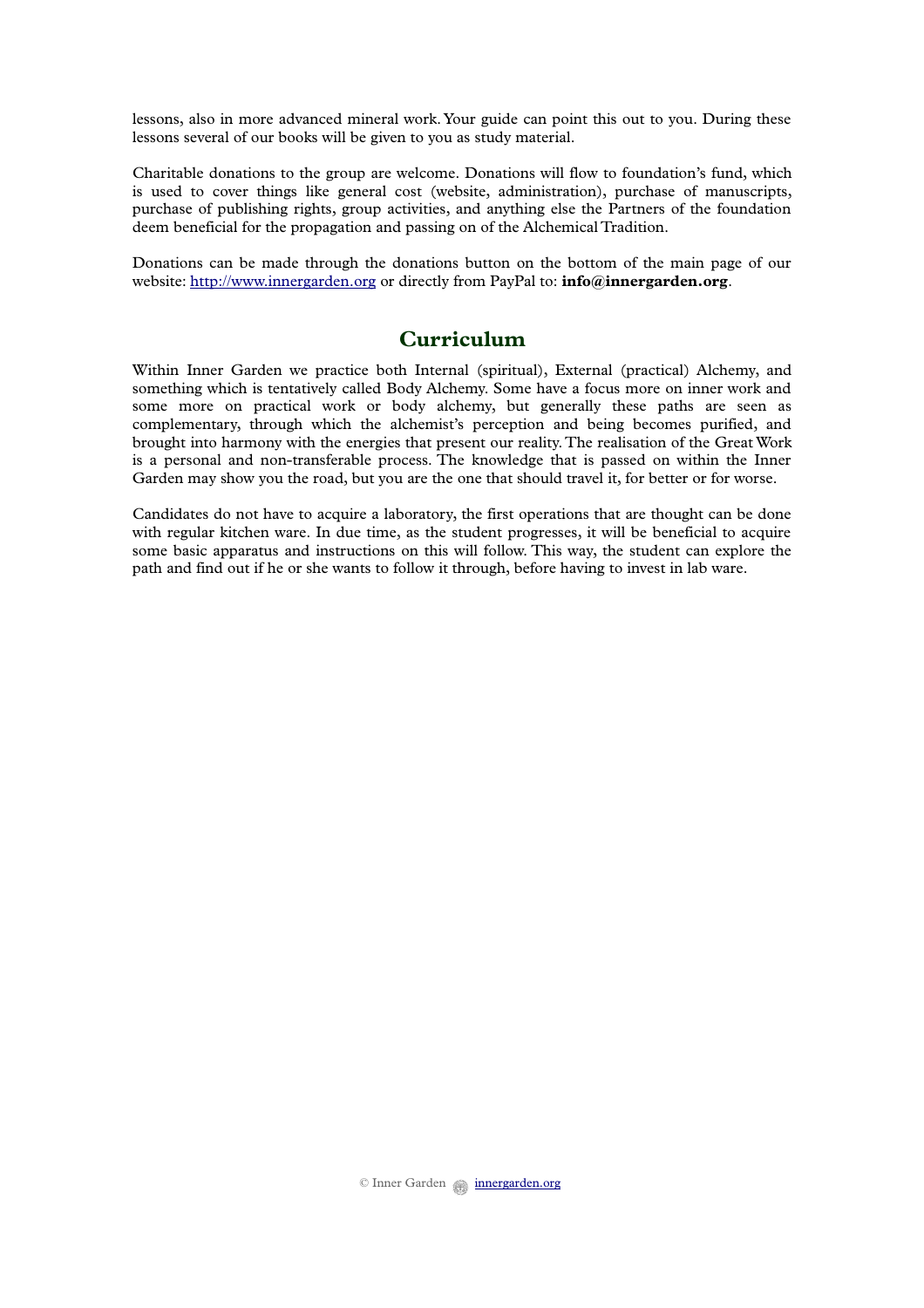## **Appendix 1: The Conception of Your Emblem**

The following requirements for Emblems must be met in order to complete the application procedure:

- The Emblem is in two colours: black and white or red (#960f20) on a transparent background.
- Submitted size is no less than 200x200 px and is preferably larger.
- The Emblem is of a size and form that it may be placed in a circle. (The IG Admission
- Officer may help with the actual placement and formatting to standard colours).

This appendix includes some additional on the Emblem. The conception of an Emblem is an integral part of your application with Inner Garden. In our throwaway society one should not underestimate the value of a sincere effort and time spent conceiving and patiently drawing or assembling a personal Emblem to represent your noblest aspirations. This is in line with the joy many generations have had in using Emblems and blazons to distinguish their family, to adorn a heirloom piece of furniture, or discretely personalizes a favourite piece of clothing.

Before heraldry took a flight in the West, this tradition had been developed to a state of refinement in the East. A good example is the Japanese 'Mosho,' which developed in the chaos and anarchy of war as armorial bearings and Flag Emblems to identify the warriors on the battle field. Later this evolved into a system of 'kamon' or family crests. The many different branches and intermarriages between families resulted in ever more varied and beautiful compositions that not only served to underline lineage, but also captured abstractions of an ideal, of raw power or served as ideographs expressing an invisible bond with nature, heaven and earth.



© Inner Garden (<sub>inn</sub>ergarden.org)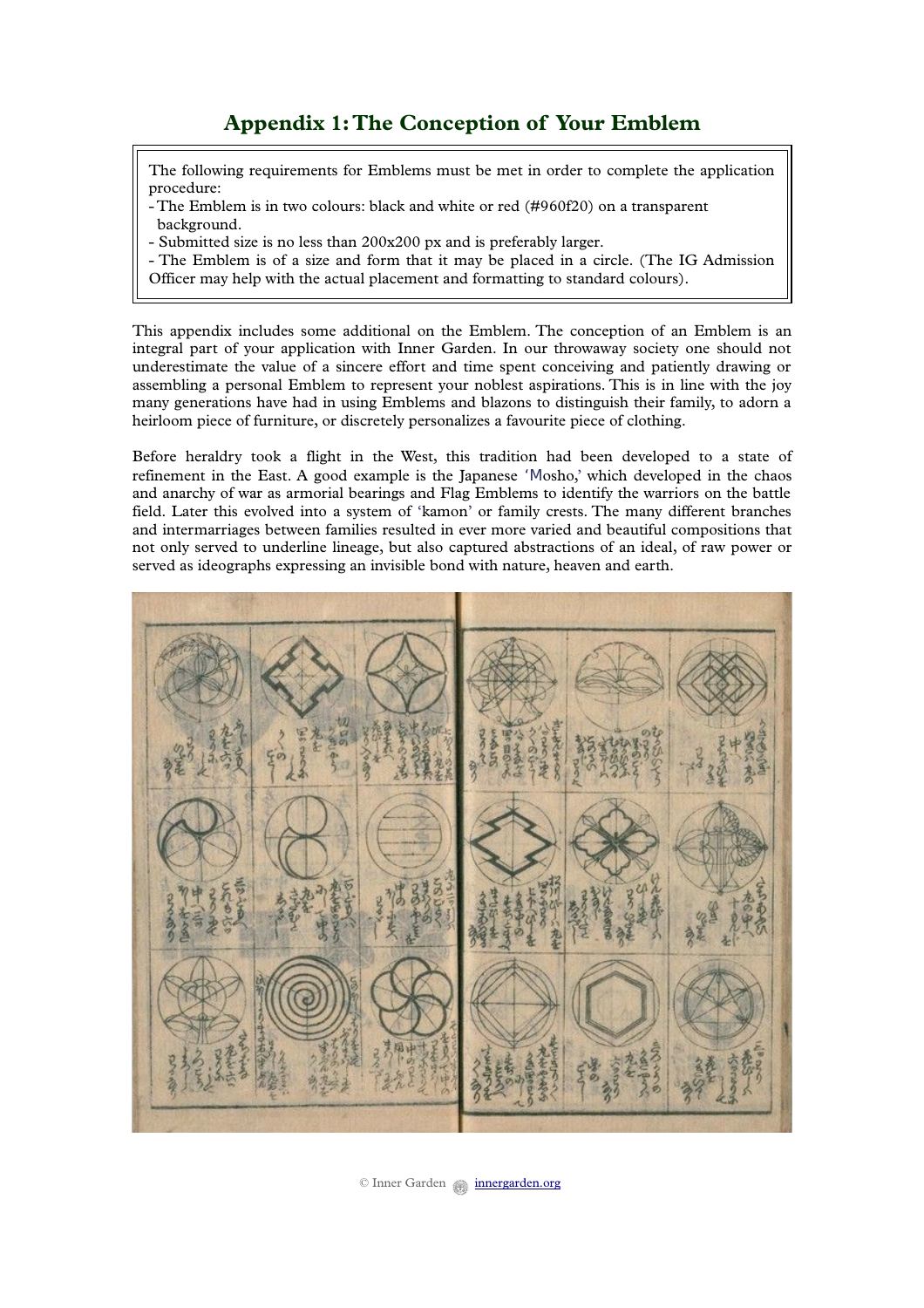The aesthetic roots of Japanese Heraldry in turn lie further back in time, with the seals and hereditary symbols used since time immemorial. As mentioned, heraldry in Europe developed later, but served similar purposes of visual identification of pedigree and the uplifting of the spirit by connecting with a visual expression of the primal currents in life. Formal registration of a family crest in many countries nowadays is reserved for those of recognized aristocracy (by birth). However, no one will stop you to design such an Emblem as representation of a sacred nobility of spirit you wish to pursue.

The Emblem of your choice may feature geometric patterns, flowers, trees, animals, celestial images or images of heaven and earth. It may also contain a specific alchemical or spiritual symbol. A plethora of symbols can be found at [http://www.symbols.com/index/wordindex-a.html.](http://www.symbols.com/index/wordindex-a.html) Below is included a list of symbols used in alchemy.

| $\aleph$                   | $\Box$             | $\sum_{i=1}^{n}$      | J                                | $\overline{\overline{1}}$      | $\begin{array}{c} \n\end{array}$  |
|----------------------------|--------------------|-----------------------|----------------------------------|--------------------------------|-----------------------------------|
| 「<br>フ                     | $\overline{\Pi}$   | <u>مع</u>             | $\blacktriangledown$             | $\overline{\mathcal{L}}$       | $\begin{array}{c} \n \end{array}$ |
|                            | $\Box$             | 2                     | $\begin{array}{c} \n\end{array}$ | $\begin{array}{c} \end{array}$ | $\overline{C}$                    |
| $\boldsymbol{\mathcal{Y}}$ | $\mathbf{F}$       | $\blacksquare$        | $\gamma$                         | $\boldsymbol{\mathcal{Z}}$     | $\overline{V}$                    |
| $\bigcap$                  | <u>2)</u>          | $\sum$                | $\boldsymbol{\bigwedge}$         | $\checkmark$                   | $\bigoplus$                       |
| $\bigotimes$               | $\Diamond$         | $\bigodot$            | $\Omega$                         | $\mathbf{C}$                   | $\mathbf{D}$                      |
| $\mathbf C$                | $\breve{\varphi}$  | $\mathbf{\varphi}$    | $\bigoplus$                      | $\boldsymbol{\delta}$          |                                   |
|                            |                    | $\overline{\Psi}$     | $\overline{P}$                   | $\Upsilon$                     | $\frac{4}{8}$                     |
| ち<br>Ⅱ                     | 100X               | $\boldsymbol{\Omega}$ | $\mathbf{m}$                     | $\Delta$                       | $m_{\lambda}$                     |
| $\overline{r}$             | $\vec{\mathbf{O}}$ | $\approx$             | $\mathcal{H}$                    | $\blacklozenge$                | $\boldsymbol{\nabla}$             |
| ♦                          | $\clubsuit$        | $\Delta$              | $\blacktriangledown$             | $\blacklozenge$                | $\Delta$                          |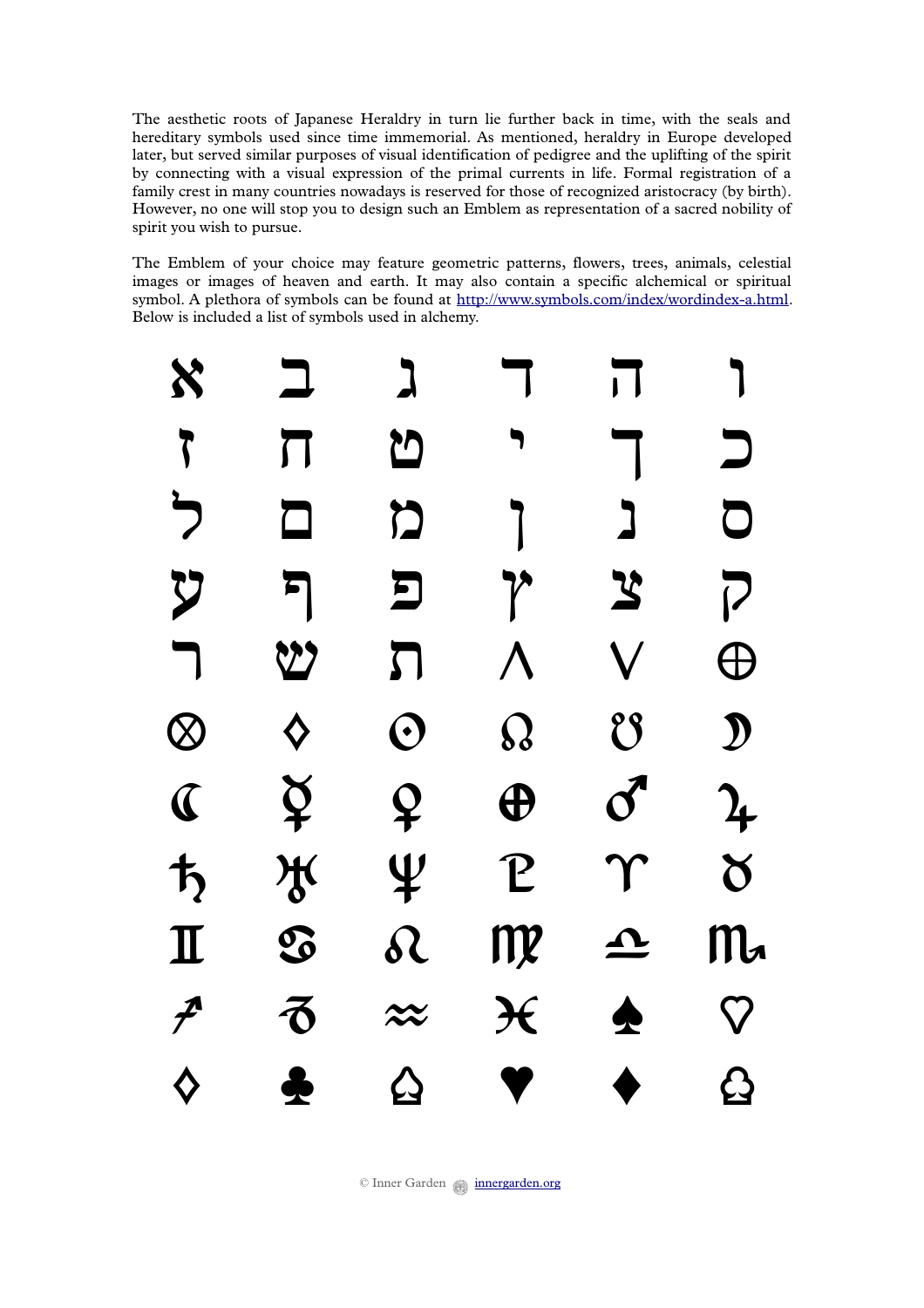$\delta$  0 0  $\theta$   $\theta$   $\Delta$ V A F & & Y V 王 チ キ キ 栄  $X$   $\Theta$   $\Theta$   $\overline{aa}$   $X$   $\theta$   $\boxed{2}$   $\boxed{2}$   $\boxed{4}$   $\boxed{0}$   $\boxed{5}$   $\boxed{8}$  $C$   $\odot$   $\stackrel{2}{\sigma}$   $\stackrel{3}{\sigma}$   $\stackrel{3}{\sigma}$   $\stackrel{3}{\sigma}$ 单 WXX 奥 咯 回 U  $\begin{array}{ccccccccc}\n\mathbf{\mathcal{J}} & \mathbf{\mathcal{Q}} & \mathbf{\mathcal{J}} & \nabla & \mathbf{\mathcal{Q}} & \mathbf{\mathcal{E}}\n\end{array}$  $G$  of  $V$   $A$   $f$   $\Delta\!\Delta$  $\begin{picture}(160,170) \put(0,0){\vector(1,0){100}} \put(150,0){\vector(1,0){100}} \put(150,0){\vector(1,0){100}} \put(150,0){\vector(1,0){100}} \put(150,0){\vector(1,0){100}} \put(150,0){\vector(1,0){100}} \put(150,0){\vector(1,0){100}} \put(150,0){\vector(1,0){100}} \put(150,0){\vector(1,0){100}} \put(150,0){\vector(1,0){100}} \put(150,0){$  $\Delta$   $G$   $\Rightarrow$   $X$   $\circ$   $\circ$   $\cdots$  $\overline{c}$   $V$   $\circ \circ$   $\overline{c}$   $\overline{C}$   $M$  $\omega + \Sigma_{\nu} \Sigma_{\nu} \Sigma_{\nu} \Sigma_{\nu}$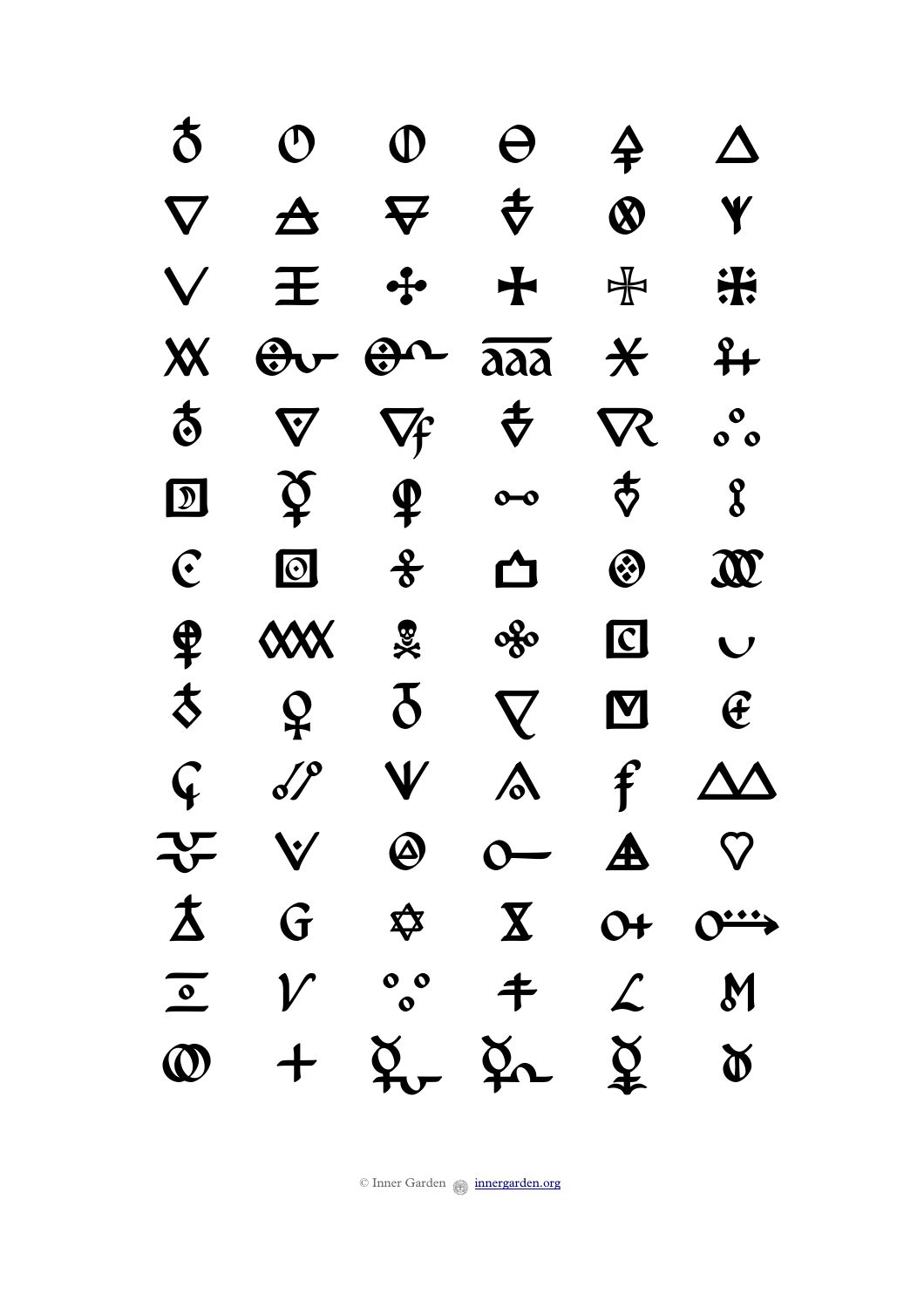$\boxtimes$  (  $\sqrt{6}$   $\sqrt{3}$   $\frac{3}{5}$   $\frac{1}{\sqrt{3}}$ **֎ ∞** ≁ † <del>↓</del> <u>↓</u>  $\vec{\sigma}$   $\vec{\sigma}$   $\vec{v}$   $\vec{v}$   $\vec{p}$   $2$  $\delta$  &  $\Delta$   $\cong$   $\infty$  or **● 米 0\* Ψ る 蕊**  $\sim$   $\sqrt[6]{}$   $\frac{1}{\sqrt{2}}$   $\frac{1}{\sqrt{6}}$   $\frac{1}{\sqrt{6}}$  $A \leftarrow A$   $C$   $X$   $D$   $D$  $\#$   $\Theta$   $\Lambda$   $\uparrow$   $\lozenge$   $\forall$  $\mathcal{D}$   $V$   $\overline{\Omega}$   $\Phi$   $\phi$   $\overline{\Upsilon}$  $\begin{array}{ccccccccccccccccc}\n\ast & \times & \times & \div & \div & \Delta & \Box\end{array}$ 8 R v Y K 7  $\begin{array}{ccccccccccccccccc} \hat{\mathbf{Y}} & \hat{\mathbf{Y}} & \hat{\mathbf{Y}} & \hat{\mathbf{Y}} & \hat{\mathbf{Y}} & \hat{\mathbf{Y}} & \hat{\mathbf{Y}} & \hat{\mathbf{Y}} & \hat{\mathbf{Y}} & \hat{\mathbf{Y}} & \hat{\mathbf{Y}} & \hat{\mathbf{Y}} & \hat{\mathbf{Y}} & \hat{\mathbf{Y}} & \hat{\mathbf{Y}} & \hat{\mathbf{Y}} & \hat{\mathbf{Y}} & \hat{\mathbf{Y}} & \hat{\mathbf{Y}} & \hat{\mathbf{Y}} & \hat{\mathbf{Y}} & \hat{\mathbf{Y}} & \hat{\mathbf{Y}} & \hat$  $\textbf{\textit{X}}$   $\textbf{\textit{Y}}$   $\textbf{\textit{Y}}$   $\textbf{\textit{Y}}$   $\textbf{\textit{Y}}$   $\textbf{\textit{Y}}$  $3 \leftarrow 12 + 3 \leftarrow 1$